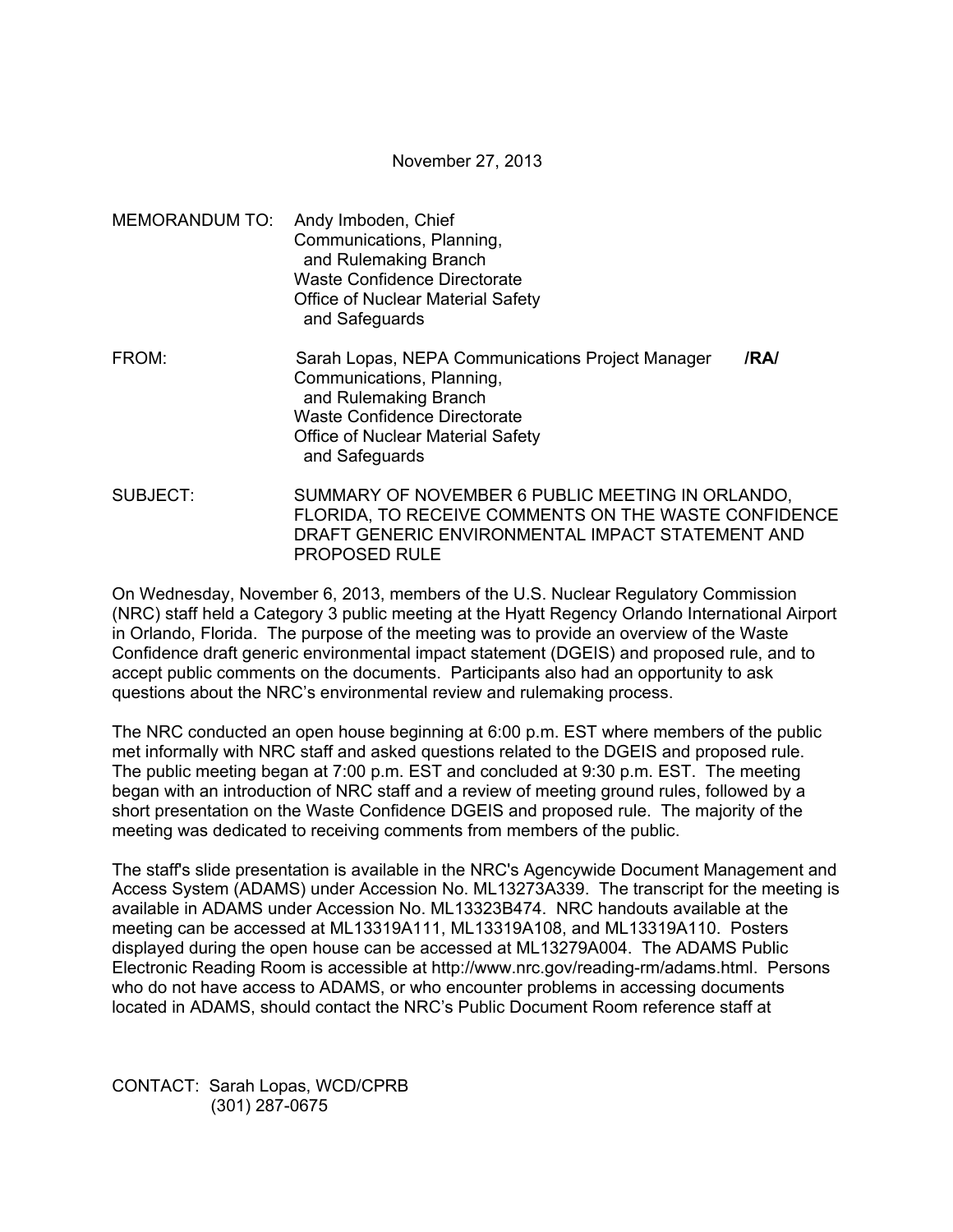presentation materials and the meeting transcript are also available on the Waste Confidence Directorate's website at http://www.nrc.gov/waste/spent-fuel-storage/wcd/pub-involve.html.

Approximately 45 people attended the meeting and 16 provided comments. Meeting participants included members of the public, students from local universities, and members of industry and public advocacy groups. A list of meeting participants is included as Attachment 1.

Questions asked during the question-and-answer period concerned the NRC's options for responding to the U.S. Court of Appeals for the D.C. Circuit's remand of the 2010 Waste Confidence Decision and Rule; who would regulate spent nuclear fuel during the timeframes covered by Waste Confidence; and where potential offsite independent spent fuel storage installations (ISFSIs) would be located. Topics and concerns raised during the public comment portion of the meeting included: general opposition to nuclear power, including opposition to nuclear weapons; opposition to the Waste Confidence rulemaking and the purpose and need discussed in the DGEIS; opposition to the generic approach of Waste Confidence and support for site-specific reviews; opposition to the term "confidence"; questions concerning the "SMALL" impact level used in the DGEIS; critique of the DGEIS timeframes and assumption regarding institutional controls; concern about accidents caused by natural events such as flooding; Fukushima; climate change impacts on the safe storage of spent fuel; support for expedited transfer of spent fuel from pools to dry cask storage; issues specific to local facilities including Turkey Point, Crystal River, Vogtle, and the Savannah River Site; request for a Waste Confidence meeting in Atlanta, Georgia; environmental justice and the siting of ISFSIs; air quality; health effects of radiation; the cost of nuclear power; the National Environmental Policy Act (NEPA); support for nuclear power in light of climate change concerns; support for the continued safe storage of spent fuel; support for reprocessing and a permanent geologic repository (Yucca Mountain); and support for the DGEIS, proposed rule, and the NRC's 24 month timeline.

Enclosure: Meeting Attendees List cc: See next page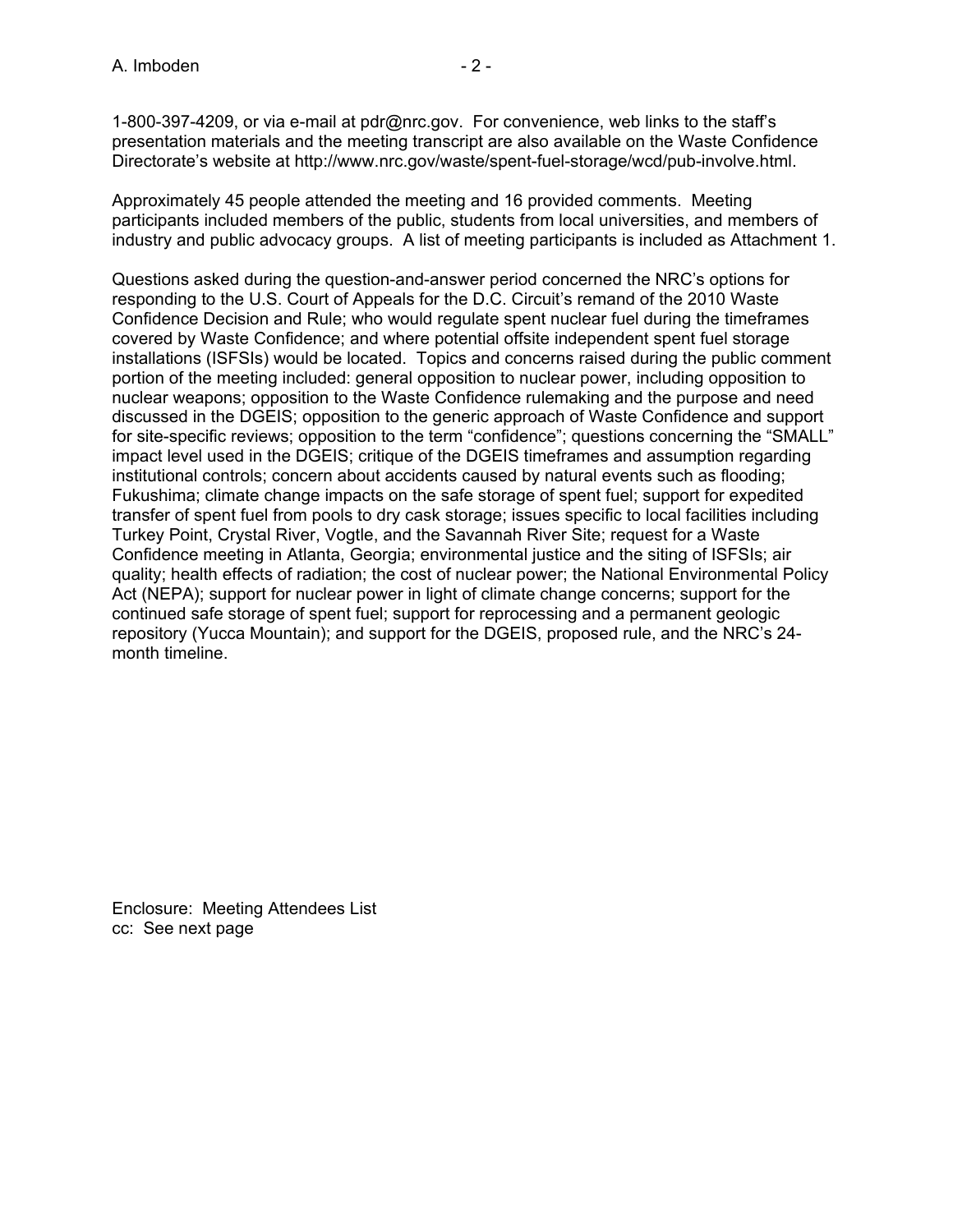Approximately 45 people attended the meeting and 16 provided comments. Meeting participants included members of the public, students from local universities, and members of industry and public advocacy groups. A list of meeting participants is included as Attachment 1.

Questions asked during the question-and-answer period concerned the NRC's options for responding to the U.S. Court of Appeals for the D.C. Circuit's remand of the 2010 Waste Confidence Decision and Rule; who would regulate spent nuclear fuel during the timeframes covered by Waste Confidence; and where potential offsite independent spent fuel storage installations (ISFSIs) would be located. Topics and concerns raised during the public comment portion of the meeting included: general opposition to nuclear power, including opposition to nuclear weapons; opposition to the Waste Confidence rulemaking and the purpose and need discussed in the DGEIS; opposition to the generic approach of Waste Confidence and support for site-specific reviews; opposition to the term "confidence"; questions concerning the "SMALL" impact level used in the DGEIS; critique of the DGEIS timeframes and assumption regarding institutional controls; concern about accidents caused by natural events such as flooding; Fukushima; climate change impacts on the safe storage of spent fuel; support for expedited transfer of spent fuel from pools to dry cask storage; issues specific to local facilities including Turkey Point, Crystal River, Vogtle, and the Savannah River Site; request for a Waste Confidence meeting in Atlanta, Georgia; environmental justice and the siting of ISFSIs; air quality; health effects of radiation; the cost of nuclear power; the National Environmental Policy Act (NEPA); support for nuclear power in light of climate change concerns; support for the continued safe storage of spent fuel; support for reprocessing and a permanent geologic repository (Yucca Mountain); and support for the DGEIS, proposed rule, and the NRC's 24 month timeline.

Enclosure: Meeting Attendees List

DISTRIBUTION: PUBLIC NMSS\_WCD\_Distribution TCampbell (OGC) LLondon (OGC) Miriam Juckett (mjuckett@swri.org)

| <b>OFFICE</b> | <b>PM: NMSS/WCD/CPRB</b> | OGC                       | <b>BC: NMSS/WCD/CPRB</b> |
|---------------|--------------------------|---------------------------|--------------------------|
| <b>NAME</b>   | <b>SLopas</b>            | JMaltese <sup>(NLO)</sup> | MHorn for Almboden       |
| <b>DATE</b>   | 11/26/13                 | 11/27/13                  | 11/27/13                 |

## ADAMS Accession No.: **ML13331A720**

**OFFICIAL RECORD COPY**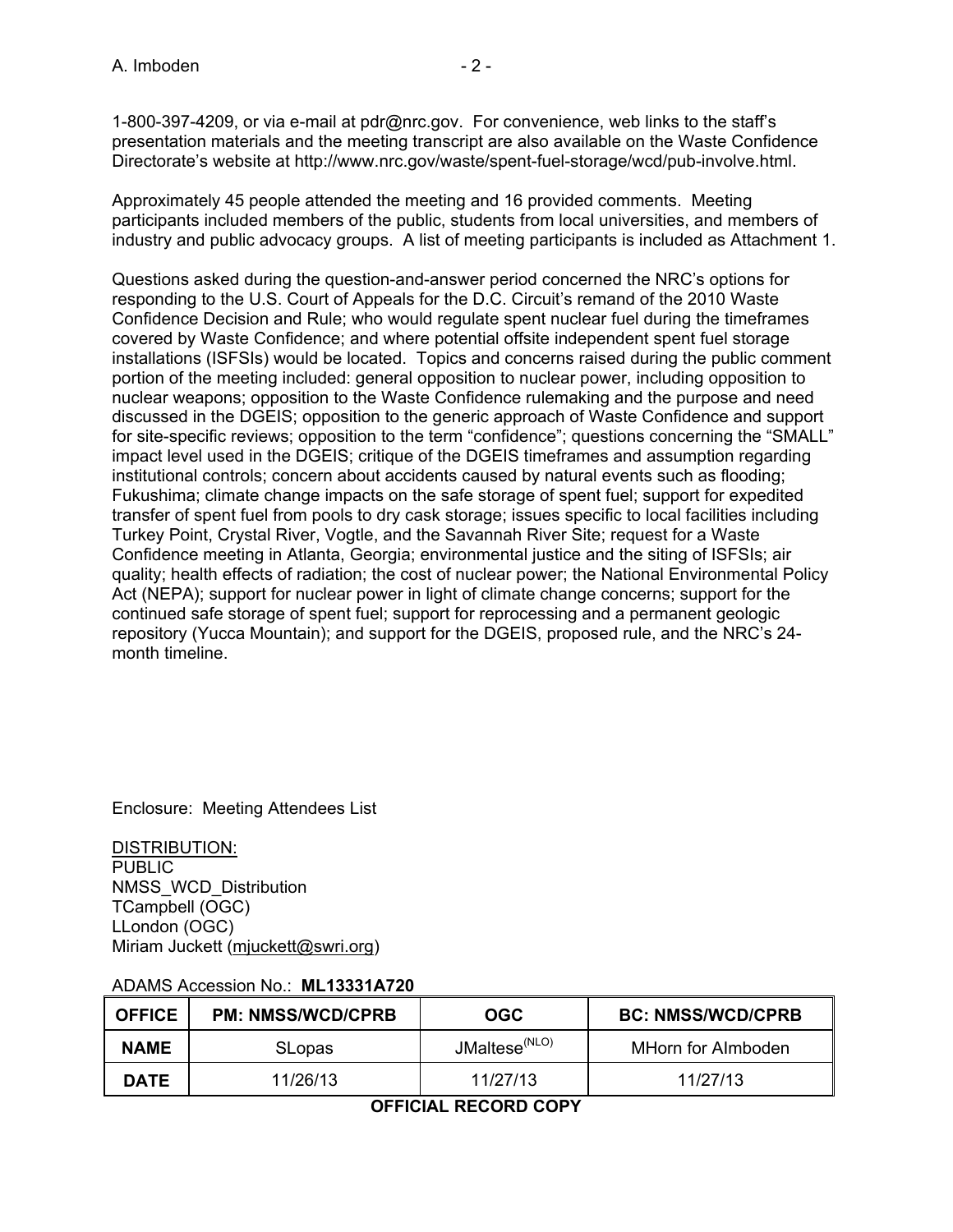## **List of Attendees Public Meeting to Receive Comments on the Waste Confidence DGEIS and Proposed Rule Orlando, FL - November 6, 2013 - 7:00 – 9:30 PM EST**

|                         | <b>First Name</b> | <b>Last Name</b>  | Organization                                                        |
|-------------------------|-------------------|-------------------|---------------------------------------------------------------------|
| 1                       | Orlando           | Alfaro            | Awakening/Art & Culture                                             |
| $\overline{2}$          | Nelson            | <b>Betancourt</b> | Awakening/Art & Culture                                             |
| 3                       | David             | <b>Brier</b>      | Quest SIU                                                           |
| $\overline{\mathbf{4}}$ | Chelsea           | Collins           | University of Florida - American Nuclear Society                    |
| 5                       | Mandy             | Hancock           | Southern Alliance for Clean Energy                                  |
| $6\phantom{1}$          | Paul              | Hoisington        | CASEnergy                                                           |
| $\overline{7}$          | Cindy             | Jurie             | <b>Private Citizen</b>                                              |
| 8                       | Devin             | Kelley            | University of Florida - American Nuclear Society                    |
| 9                       | Mark              | Klutho            | <b>Private Citizen</b>                                              |
| 10                      | <b>Berdell</b>    | Knowles           | American Association of Blacks in Energy -<br><b>Florida Center</b> |
| 11                      | Jitesh            | Kuntawala         | University of Florida - American Nuclear Society                    |
| 12                      | Adam              | Levin             | Private                                                             |
| 13                      | Bill              | Maher             | Florida Power & Light                                               |
| 14                      | Allan             | Martin            | University of Florida - American Nuclear Society                    |
| 15                      | Rod               | <b>McCullum</b>   | <b>Nuclear Energy Institute</b>                                     |
| 16                      | <b>Patrick</b>    | Moore             | <b>Private Citizen</b>                                              |
| 17                      | Jerry             | Prescott          | <b>Private Citizen</b>                                              |
| 18                      | <b>Steve</b>      | Phelan            | <b>Private Citizen</b>                                              |
| 19                      | Lisa Marie        | Prescott          | <b>Private Citizen</b>                                              |
| 20                      | Jerry             | Paul              | <b>Energy Information Center</b>                                    |
| 21                      | Jim               | Ratchford         | CASEnergy                                                           |
| 22                      | Peter             | <b>Robbins</b>    | <b>Florida Power and Light</b>                                      |
| 23                      | A. David          | Rossin            | Department of Energy (Retired)                                      |
| 24                      | Sandra            | Rossin            | <b>Private Citizen</b>                                              |
| 25                      | Tim               | <b>Steorts</b>    | <b>Private Citizen</b>                                              |
| 26                      | Frank             | Tenorio           | University of Central Florida - Powershift                          |
| 27                      | Jason             | Totoiu            | Everglades Law Center                                               |
| 28                      | James             | Totten            | University of Florida - American Nuclear Society                    |
| 29                      | James             | Tulenko           | University of Florida                                               |
| 30                      | Greg              | Wilson            | Windjammer Energy, Inc.                                             |
| 31                      | <b>Blair</b>      | Wunderly          | Duke Energy                                                         |
| 32                      | Ana               | Zuccarini         | University of Central Florida                                       |
| 33                      | Chip              | Cameron           | Facilitator                                                         |
| 34                      | Roger             | Hannah            | <b>Nuclear Regulatory Commission</b>                                |
| 35                      | Andy              | Imboden           | <b>Nuclear Regulatory Commission</b>                                |
| 36                      | Miriam            | <b>Juckett</b>    | Southwest Research Institute                                        |
| 37                      | Sarah             | Lopas             | <b>Nuclear Regulatory Commission</b>                                |